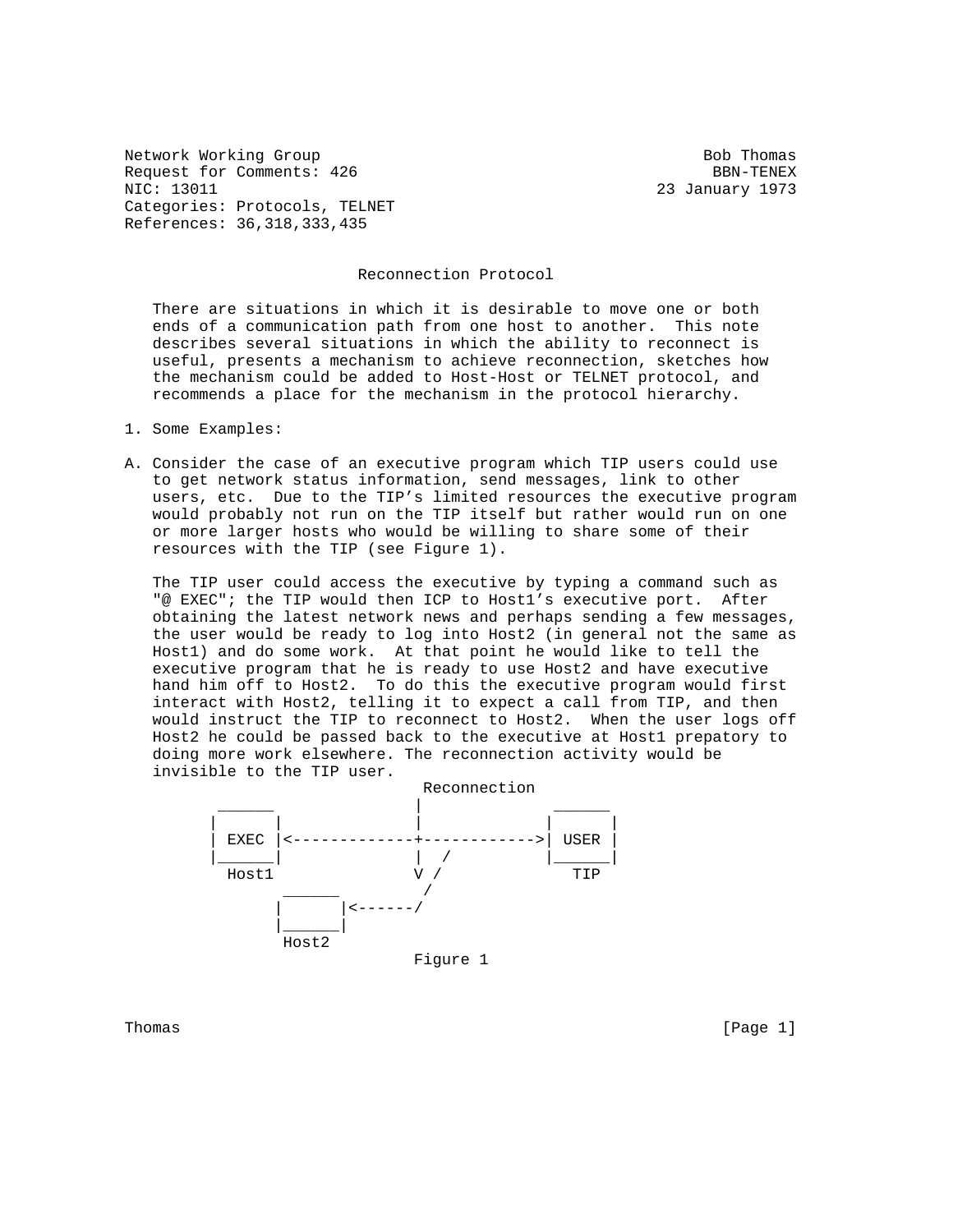B. Imagine a scenario in which a user could use the same name and password (and perhaps account) to log into any server on the network. For reasons of security and economy it would be undesirable to have every name and password stored at every site. A user wanting to use a Host that doesn't have his name or password locally would connect to it and attempt to log in as usual (See Figure 2). The Host, discovering that it doesn't know the user, would hand him off to a network authentication service which can determine whether the user is who he claims to be. If the user passes the authentication test he can be handed back to Host which can then provide him service. The idea is that the shuffling of the user back and forth between Host and Authenticator should invisible to the user.





Thomas [Page 2]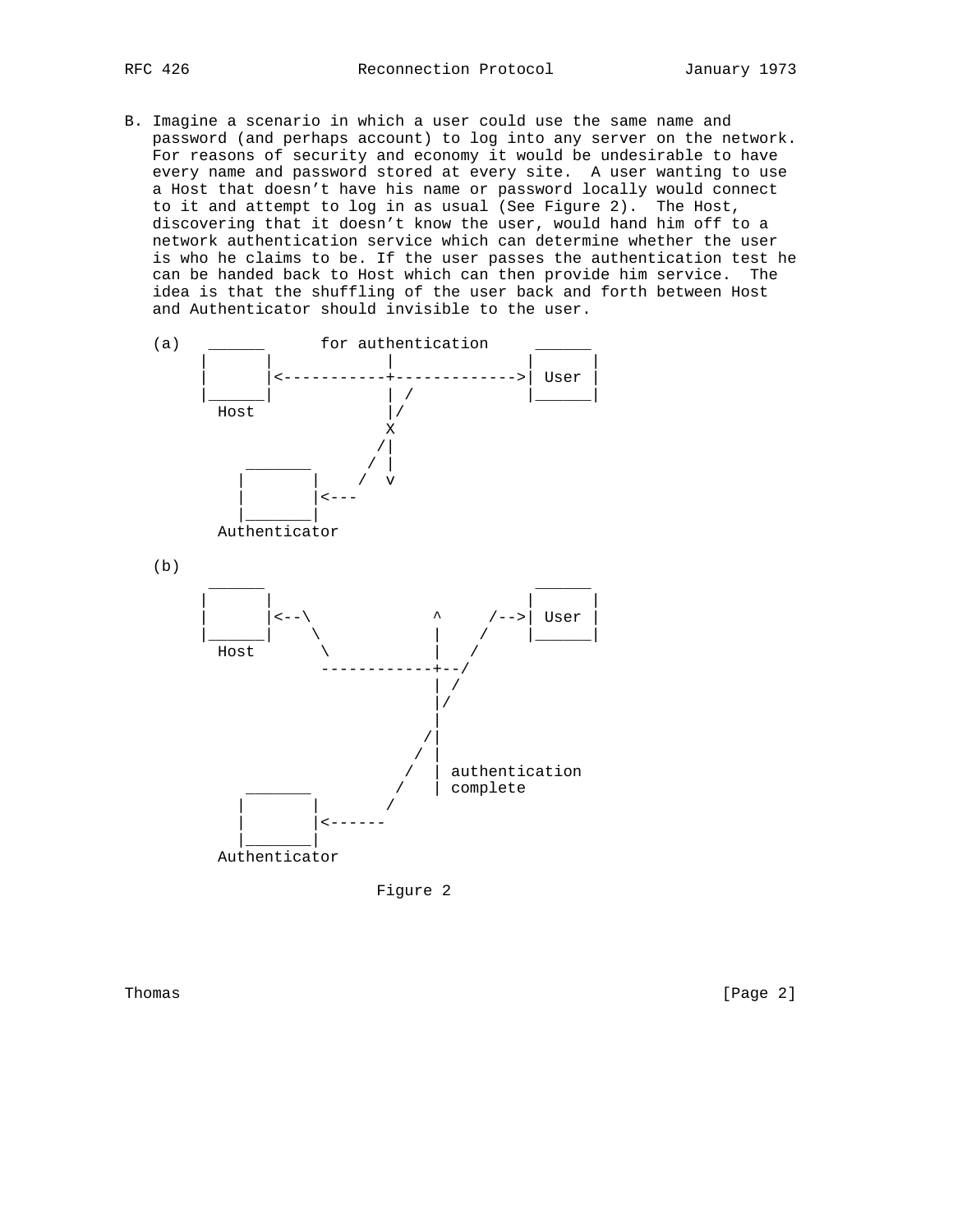If the user doesn't trust the Host and is afraid that it might read his password rather than pass him off to the authenticator he could connect directly to the authentication service. After authentication, the Authenticator can pass him off to the Host.

C. The McROSS air traffic simulation system (see 1972 SJCC paper) already supports reconnection. It permits an on-going simulation to reconfigure itself by allowing parts to move from computer to computer. For example, in a simulation of air traffic in the Northeast the program fragment simulating the New York Enroute air space could move from Host2 to Host5 (see Figure 3). As part of the reconfiguration process the New York Terminal area simulator and Boston Enroute area simulators break their connections with New York Enroute simulator at Host2 and reconnect to it at Host5.

NY Terminal NY Enroute Boston Enroute Boston Terminal



Figure 3

2. A Reconnection Mechanism

 The mechanism proposed here could be added to the existing Host-Host protocol or to the TELNET protocol. The mechanism is first described and then its adaptation to each of the protocols is discussed.

The reconnection mechanism includes four commands:

|               | Reconnect Request: RRO <path></path> |                   |                                              |  |
|---------------|--------------------------------------|-------------------|----------------------------------------------|--|
| Reconnect OK: |                                      | ROK <path></path> |                                              |  |
| Reconnect No: |                                      | RNO <path></path> |                                              |  |
| Reconnect Do: |                                      |                   | RDO <path> <new destination=""></new></path> |  |

where <path> is the communication path to be redirected to <new destination>.

 Assume that H1 wants to move its end of communication path A-C from itself to port D at H3 (See figure 4).

Thomas [Page 3]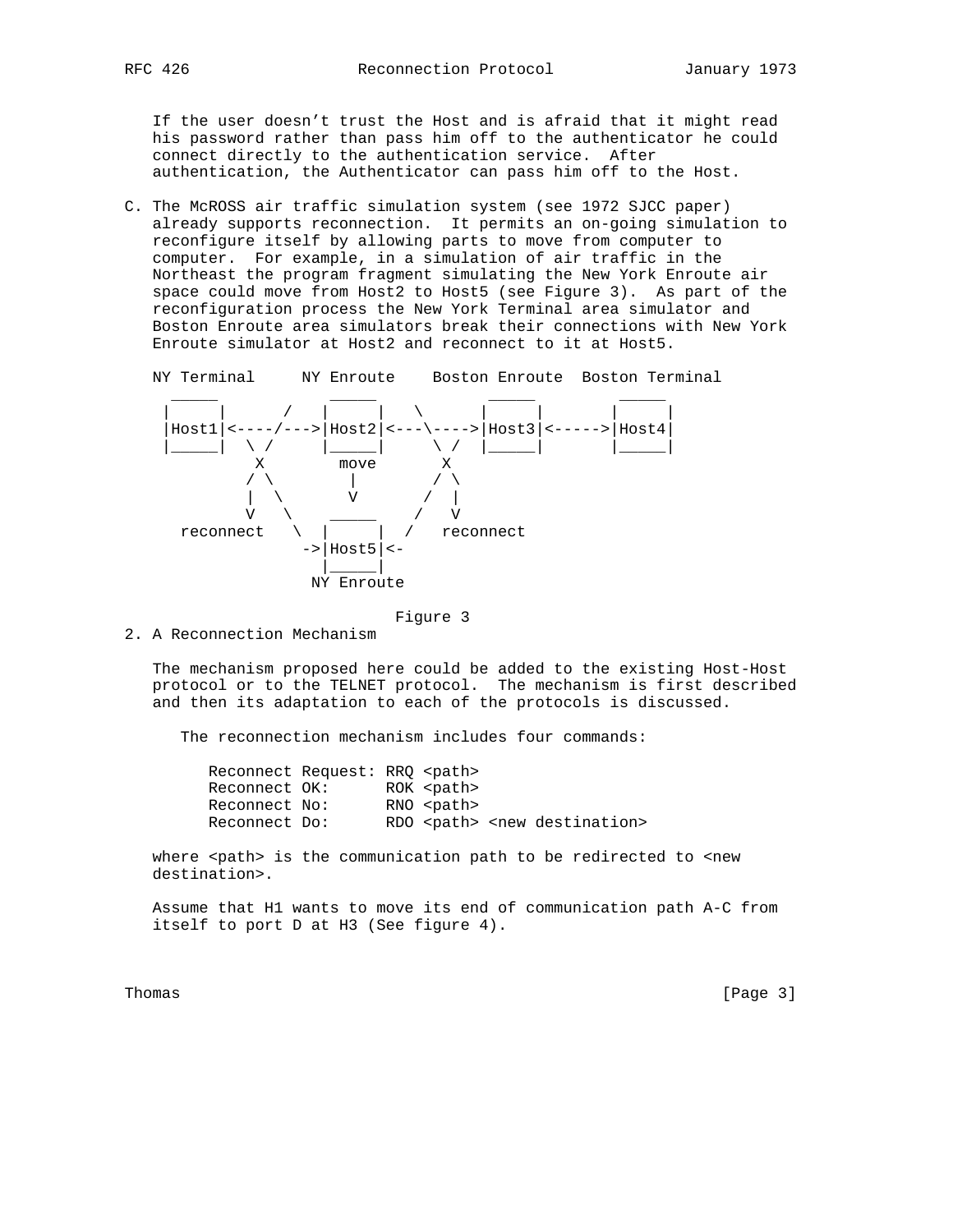





The reconnection proceeds by steps:

- a. H1 arranges for the reconnection by sending RRQ to  $H2:$ H1->H2: RRQ (path A-C)
- b. H2 agrees to reconnect and acknowledges with ROK:

H2->H1: ROK (path C-A)

 c. H1 notes that H2 has agreed to reconnect and instructs H2 to perform the reconnection:

H1->H2: RDO (path A-C) (Host H3, Port D)

 d. H1 breaks paths A-C. H2 breaks path C-A and initiates path C-D.

 In order for the reconnection to succeed H1 must, of course, have arranged for H3's cooperation. One way H1 could do this would be to establish the path B-D and then proceed through the reconnection protocol exchange with H3 concurrently with its exchange with H2 (See Figure 5):

> H1->H3: RRQ (path B-D) H3->H1: ROK (path D-B) H1->H3: RDO (path B-D) (Host H2, Port C)

Thomas [Page 4]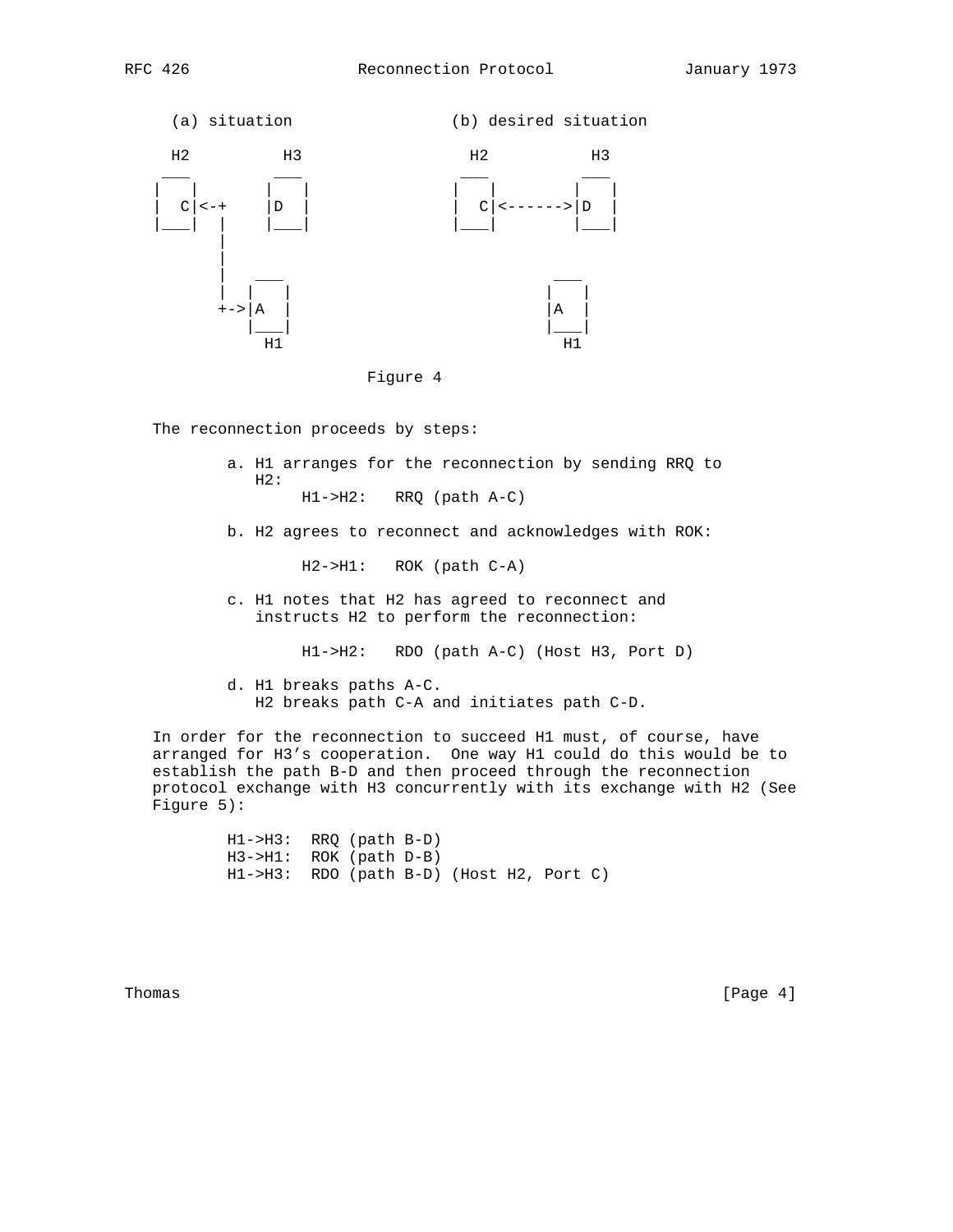



Figure 5

 Either of the parties may use the RNO command to refuse or abort the reconnection. H2 could respond to H1's RRQ with RNO; H1 can abort the reconnection by responding to ROK with RNO rather than RDO.

 It is easy to insure that messages in transit are not lost during the reconnection. Receipt of the ROK message by H1 is taken to mean that no further messages are coming from H2; similarly receipt of RDO from H1 by H2 is taken to mean that no further messages are coming from H1.

 To complete the specification of the reconnection mechanism consider the situation in which two "adjacent" entities initiate reconnections:



Thomas [Page 5]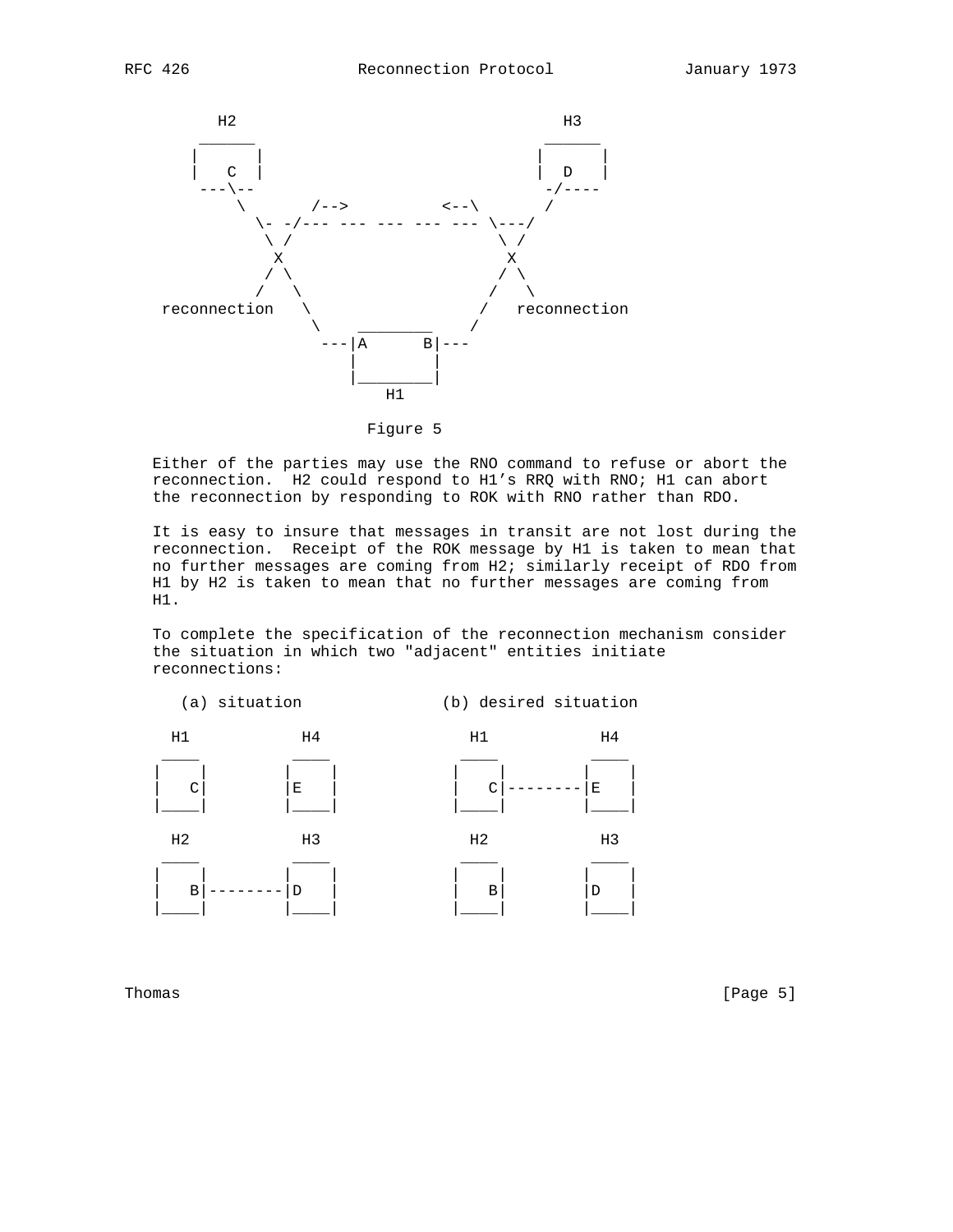H2 and H3 "simultaneously" try to arrange for reconnection:

 H2->H3: RRQ (path B-D)  $H3->H2$ : RRQ (path D-B)

 Thus, H2 sees an RRQ from H3 rather than an ROK or RNO in response to its RRQ to H3. This "race" situation can be resolved by having the reconnections proceed in series rather than in parallel: first one entity (say H2) performs its reconnect and then the other (H3) performs its reconnect. There are several means that could be used to decide which gets to go first. Perhaps the simplest is to base the decision on sockets and site addresses: the entity for which the 40 bit number formed by concatenating the 32 bit socket number with the 8 bit site address is largest gets to go first. Using this mechanism the rule is the following:

- If H2 receives an RRQ from H3 in response to an RRQ of its own: (let NH2,NH3 = the 40 bit numbers corresponding to H2 and H[2])
- a. if NH2>NH3 then both H2 and H3 interpret H3's RRQ as an ROK in response to H2's RRQ.
- b. if NH2<NH3 then both interpret H3's RRQ as an RNO in response to H2's RRQ. This would be the only case in which it makes sense to "ignore" the refusal and try again - of course, waiting until completion of the first reconnect before doing so.

 Once an ordering has been determined the reconnection proceeds as though there was no conflict.

 The following diagram describes the legal protocol command/response exchange sequences for a reconnection initiated by P:

Thomas [Page 6]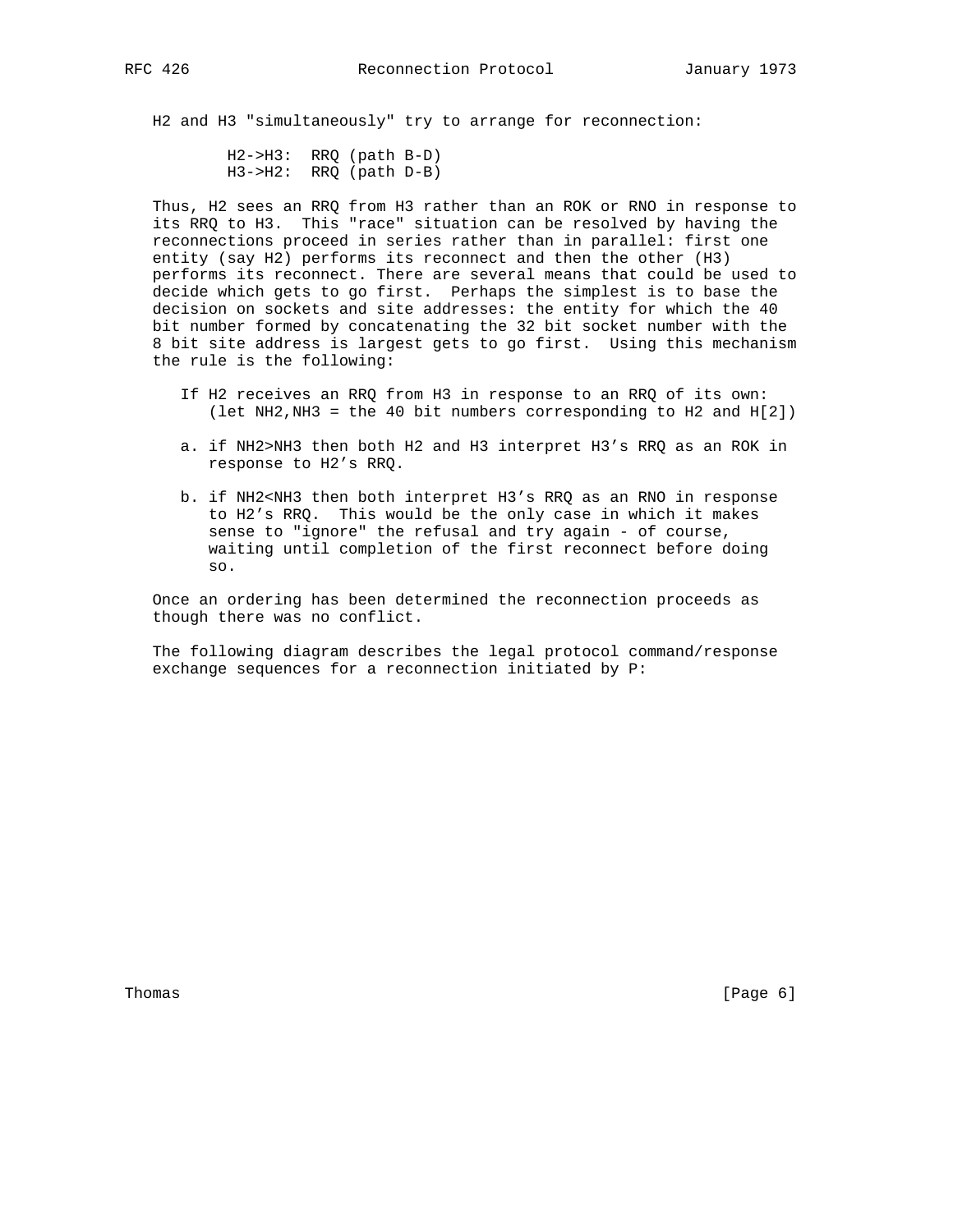

NP and NQ are the 40 bit numbers for P and  $Q$ ; E indicates end of sequence.

3. Adding the Reconnection Mechanism to Host-Host Protocol

 The four reconnect commands could be included directly in Host-Host protocol as follows:

 RRQ <my socket> <your socket> ROK <my socket> <your socket> RNO <my socket> <your socket> RDO <my socket> <your socket> <new host> <new socket>

 The ROK and RDO commands for a send connection should not be sent until there are no messages in transit over the connection. The RDO

Thomas [Page 7] [Page 7] [Page 7] [Page 7] [Page 7] [Page 7] [Page 7] [Page 7] [Page 7] [Page 7] [Page 7] [Page 7] [Page 7] [Page 7] [Page 7] [Page 7] [Page 7] [Page 7] [Page 7] [Page 7] [Page 7] [Page 7] [Page 7] [Page 7]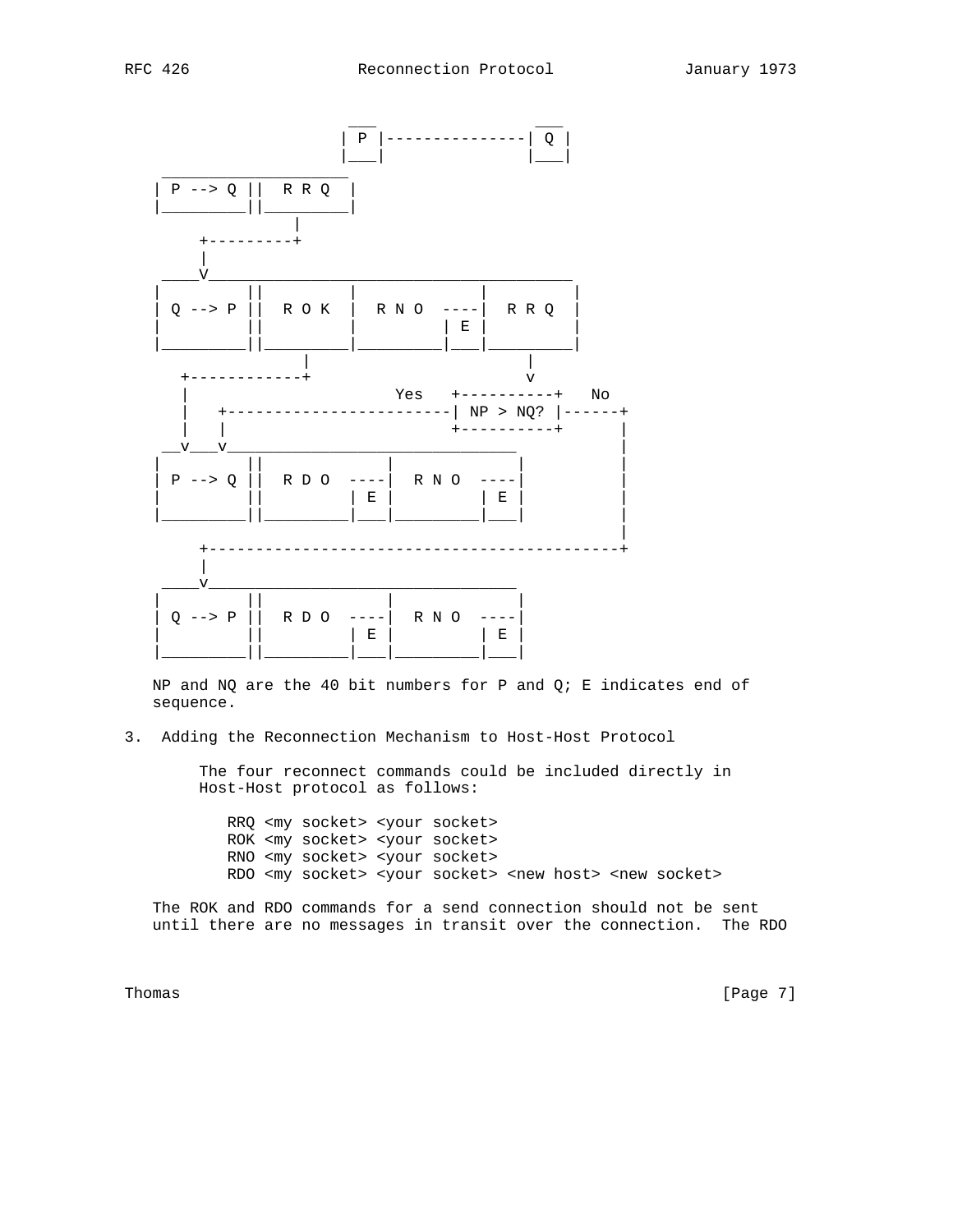command is to be interpreted as a CLS.

The reconnection:



could be accomplished as follows:

 H1->H2: RRQ A C H1->H3: RRQ B D H2->H1: ROK C A H3->H1: ROK D B H1->H2: RDO A C H3 D H1->H3: RDO B D H2 C H2->H1: CLS C A H3->H1: CLS D B H2->H3: STR C D size H3->H2: RTS D C link

 Note that it is possible for the STR from H2 to arrive at H3 before the RDO from H1. H3 must be prepared to queue such an RFC until it gets an RDO or RNO from H1. Stated differently, transmission of an ROK for a local socket causes the socket to move from an "open" state to a "reconnect pending" state and indicates willingness to queue subsequent RFC's until receipt of a "matching" RDO or RNO.

4. Reconnection in TELNET Protocol

 Independently of whether Host-Host protocol directly supports reconnection, the reconnection mechanism could be included in TELNET with the addition to the TELNET protocol of the five commands:

 RRQ ROK RNO RDO <host> <socket> RWT <host> <socket>

Thomas [Page 8]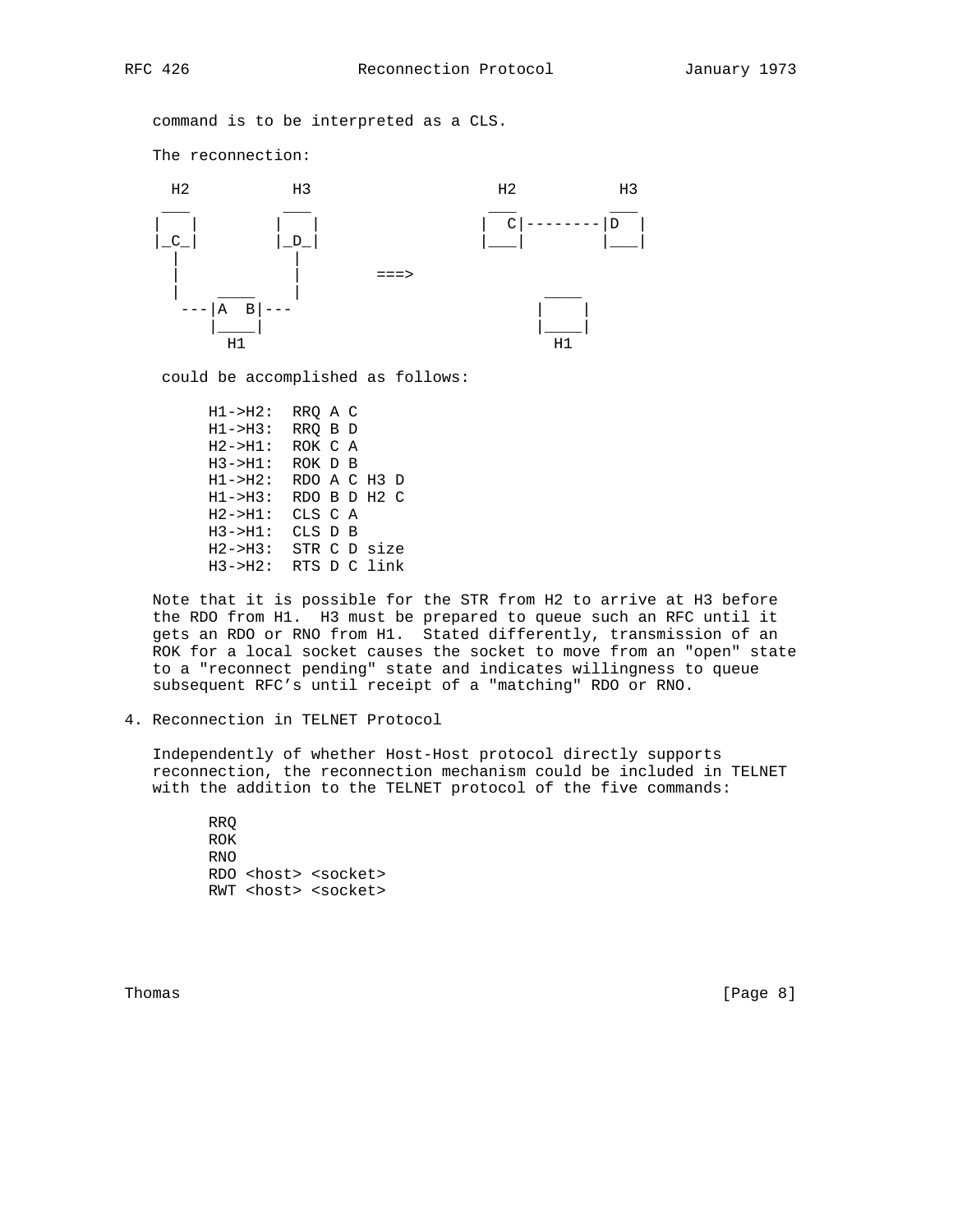where RRQ, ROK, RNO, RDO, and RWT are appropriately chosen characters in the range 128 to 255. The first three commands require no parameters since they refer to the connections they are received on. For RDO and RWT, <host> is an 8 bit (= 1 TELNET character) host address and <socket> is a 32 bit (= 4 TELNET characters) number that specifies a TELNET receive socket at the specified host.

 A pending reconnection can be activated with either RDO or RWT. The response to either is to first break the TELNET connection with the sender and then reopen the TELNET connection to the host and sockets specified. For RDO, the connection is to be reopened by sending two RFC's; for RWT, by waiting for two RFC's.

 The RWT command is introduced to avoid races such as the one between the STR and CLS (RDO) discussed above. In Host-Host protocol the race is avoided by putting a connection into "reconnect pending" state upon transmission of ROK. For TELNET the race can be avoided by the initiator of the reconnection by judicious use of RWT and RDO. For example the reconnection:



could be accomplished as follows:

 X->Y: RRQ  $X->Z$ : RRQ Y->X: ROK  $Z->X$ : ROK X->Y: RWT H3 P X closes connections to Y Y closes connections to X Y waits for STR and RTS from H3 X->Z: RDO H2 N X closes connections to Z Z closes connections to X Z sends STR and RTS to H2 which Y answers with matching RTS and STR to complete reconnection

Thomas [Page 9]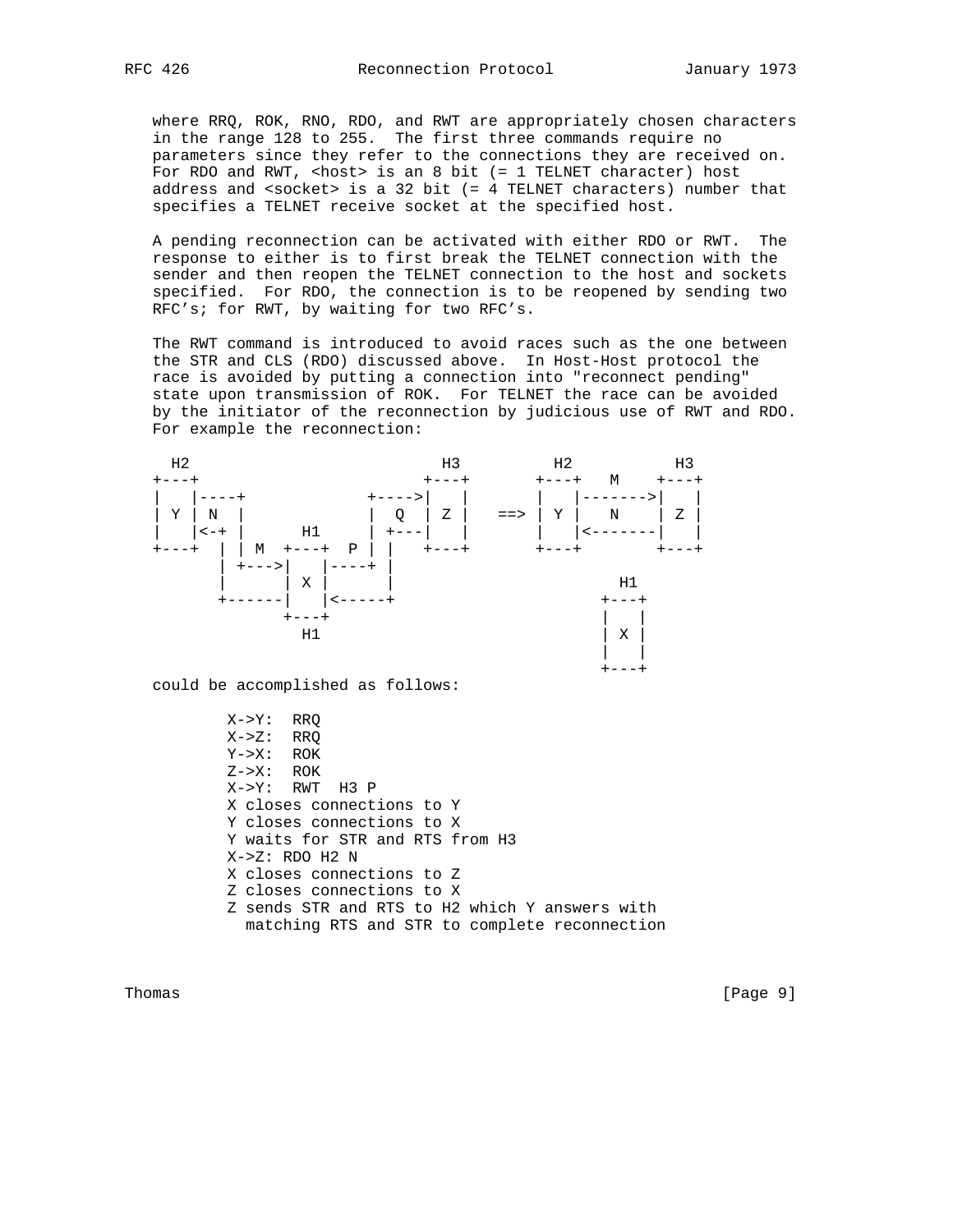The reconnection mechanism for TELNET can be made to fit nicely into the command format suggested by Cosell and Walden in RFC #435. Consider the addition of three new commands to TELNET:

Prepare for Reconnect: RCP Begin Reconnect by sending RFC's: RCS Begin Reconnect by waiting for RFC's: RCW

 Using these three command and the DO, DON'T, WILL, WON'T commands of RFC #435, the commands proposed earlier become:

 RRQ => DO RCP ROK => WILL RCP RNO => WON'T RCP ;for responses to DO RCP DON'T RCP ; for responses to WILL RCP ;i.e. used to cancel an RCP. RDO <host> <socket> => DO RCS <host> <socket> RWT <host> <socket> => DO RCW <host> <socket>

 As RFC #435 notes the nice thing about this structure is that a host choosing not to implement reconnection does not even have to know what RCP means. All that it need do in response to DO RCP is to transmit WON'T RCP.

5. Recommendation

 I feel that reconnection is a basic notion and that its proper place within the protocol hierarchy is at the Host-Host level where it would be available for use in all higher level protocols. The difficulty is that placing it there would, of course, require NCP rewrites. Reluctance to make NCP modifications would probably be sufficient to kill interest in the proposal.

 Therefore, for pragmatic reasons, I recommend that the reconnection mechanism be included in TELNET as an "option" in the spirit of RFC #435. This can be accomplished with the addition to the TELNET protocol of the RCP, RCS, RCW commands as described in Section 4. Modification of user- and server-TELNET programs to handle these new commands should be straightforward. If a reconnection option is made part of TELNET protocol the TENEX hosts will support it. In addition, the TIP guys (Walden and Cosell) have said that they like the reconnection mechanism and have agreed, in principle, to implement it for TIPs if it is accepted as part of TELNET protocol.

Thomas [Page 10]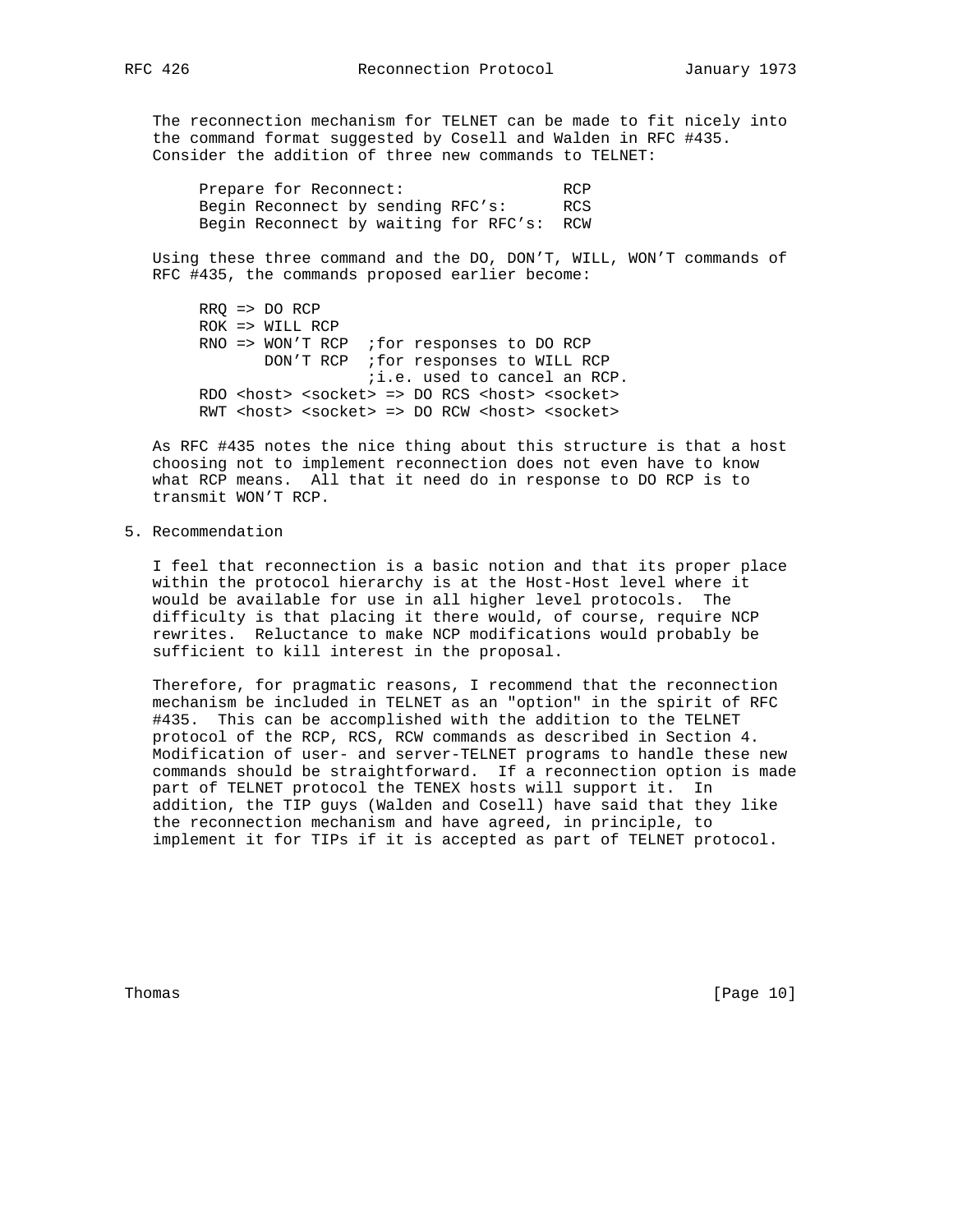Addition of reconnection at the TELNET level rather than the Host- Host level is admittedly a compromise. However, with it, activity of the sort described in Examples A and B of Section 1 will be possible.

- 6. Additional Remarks
- A. Reconnection is not a new notion. An early proposal for Host-Host protocol (RFC #36) included facilities to support reconnection. The reconnection mechanism in RFC #36 supposes a configuration in which entities are "daisy-chained" together by connections:



 and specifies how one or more entities can break out of the chain. As suggested above (Figure 5) the mechanism proposed in this note supports that kind of reconnection.

- B. In practice one would expect simultaneous initiation of reconnects by adjacent entities to be relatively rare.
- C. The approach taken in RFC #36 to handle simultaneous reconnection attempts by entities adjacent in the chain is to accomplish the reconnect as a single, carefully coordinated, global reconnect. I feel that the sequence of locally coordinated reconnects as proposed above is preferable. When N adjacent entities simultaneously attempt reconnection the single, globally coordinated reconnect as outlined in RFC #36 requires ˜N^2 control messages whereas the sequential locally coordinated reconnect requires ˜N.
- D. A word about security is in order. It should be clear that the decision to accept or reject a particular reconnection request is the responsibility of the entity (person at a terminal or process) using the connection. In many cases the entity may choose to delegate that responsibility to its NCP or TELNET (e.g., Example A, Section 1). However, the interface a Host provides to the reconnection mechanism should include means for local entities to exercise control over response to remotely initiated reconnection requests. For example, a user-TELNET might support several modes of operation with respect to remotely initiated reconnections:
	- 1. transparent: all requested reconnections are to be performed in a way that is invisible to the user;
	- 2. visible: all requested reconnections are to be performed and the user is to be informed whenever a reconnection occurs;

Thomas [Page 11]